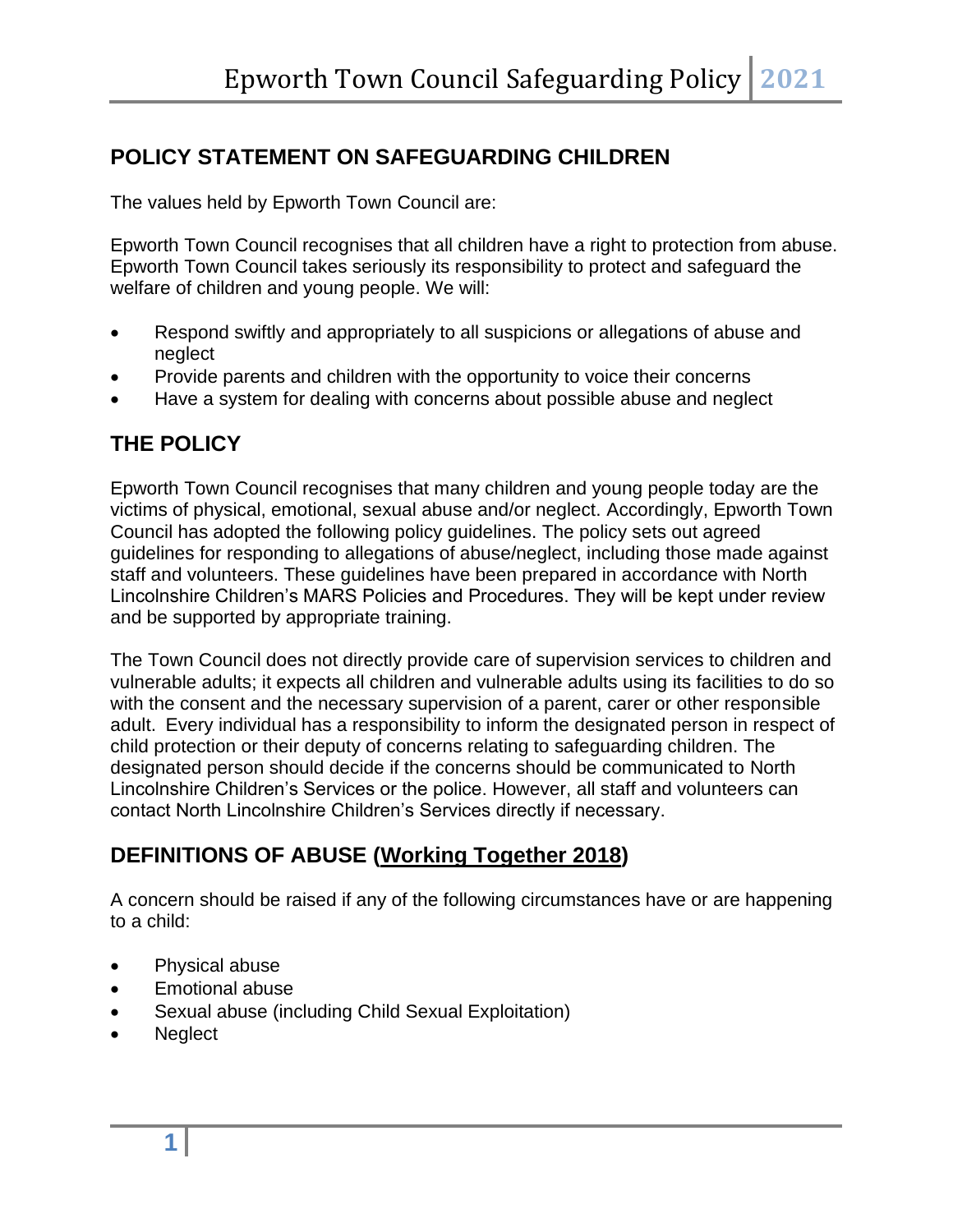#### **PHYSCIAL ABUSE**

A form of abuse which may involve hitting, shaking, throwing, poisoning, burning or scalding, drowning, suffocation or otherwise causing physical harm to a child. Physical harm may also be caused when a parent or carer fabricates the symptoms of, or deliberately induces, illness in a child.

#### **EMOTIONAL ABUSE**

The persistent emotional maltreatment of a child such as to cause severe and persistent adverse effects on the child's emotional development. It may involve conveying to a child that they are worthless or unloved, inadequate, or valued only insofar as they meet the needs of another person. It may include not giving the child opportunities to express their views, deliberately silencing them or 'making fun' of what they say or how they communicate. It may feature age or developmentally inappropriate expectations being imposed on children. These may include interactions that are beyond a child's developmental capability, as well as overprotection and limitation of exploration and learning, or preventing the child participating in normal social interaction. It may involve seeing or hearing the ill-treatment of another. It may involve serious bullying (including cyber bullying), causing children frequently to feel frightened or in danger, or the exploration or corruption of children. Some level of emotional abuse is involved in all types of maltreatment of a child, though it may occur alone.

### **SEXUAL ABUSE**

Involves forcing or enticing a child or young person to take part in sexual activities, not necessarily involving a high level of violence, whether or not the child is aware of what is happening. The activities may involve physical contact, including assault by penetration (for example, rape or oral sex) or non-penetrative acts such as masturbation, kissing, rubbing and touching outside of clothing. They may also include non-contact activities, such as involving children in looking at, or in the production of, sexual images, watching sexual activities, encouraging children to behave in sexually inappropriate ways, or grooming a child in preparation for abuse (including via the internet). Sexual abuse is not solely perpetrated by adult males. Women can also commit acts of sexual abuse, as can other children.

### **CHILD SEXUAL EXPLOITATION**

Child sexual exploitation is a form of child sexual abuse. It occurs where an individual or group takes advantage of an imbalance of power to coerce, manipulate or deceive a child or young person under the age of 18 into sexual activity (a) in exchange for something the victims needs or wants, and/or (b) for the financial advantage or increased status of the perpetrator or facilitator. The victim may have been sexually exploited even if the sexual activity appears consensual. Child sexual exploitation does not always involve physical contact; it can also occur through the use of technology.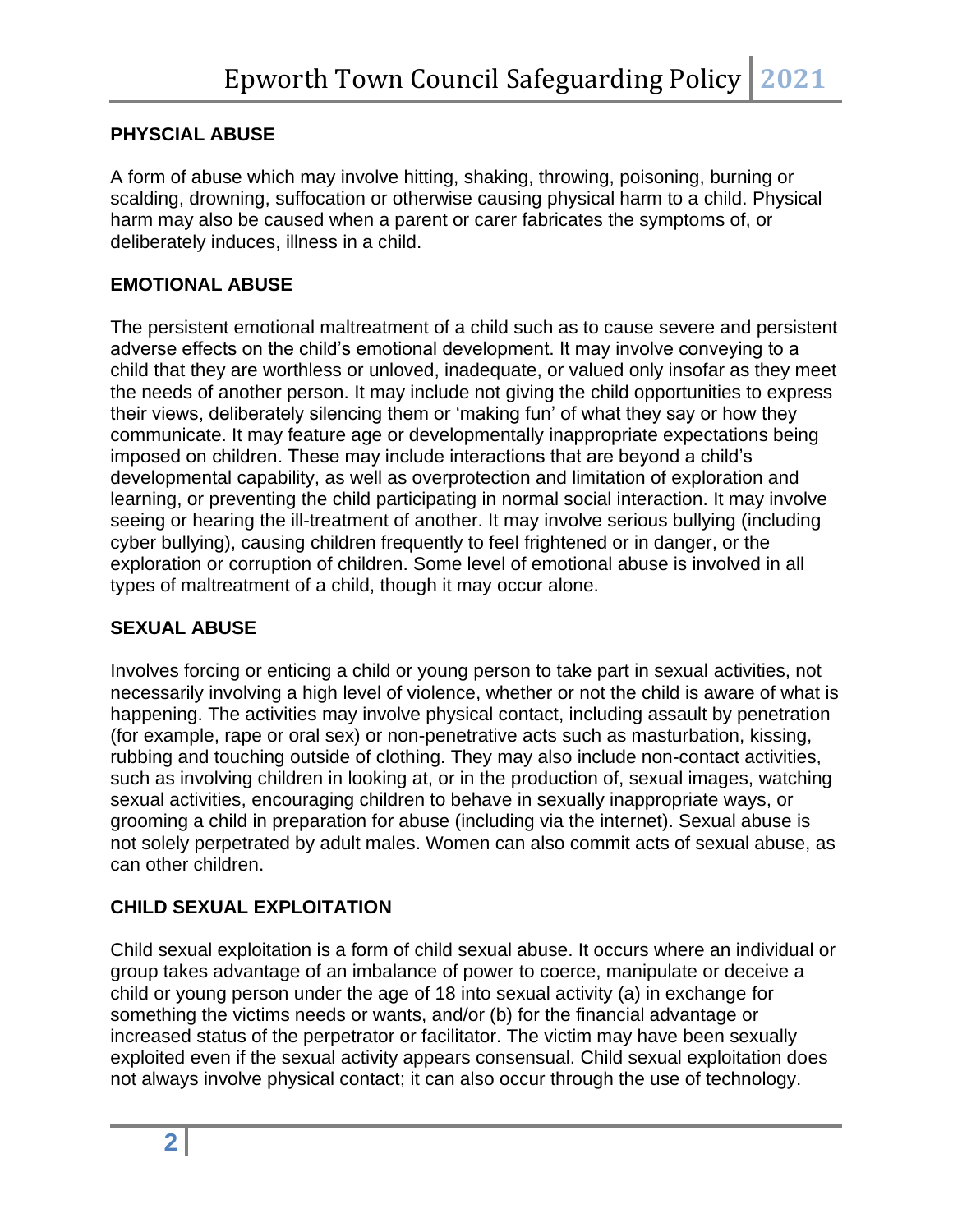#### **NEGLECT**

The persistent failure to meet a child's basic physical and/or psychological needs, likely to result in the serious impairment of the child's health or development. Neglect may occur during pregnancy as a result of maternal substance abuse. Once a child is born, neglect may involve a parent or carer failing to:

- Provide adequate food, clothing and shelter (including exclusion from home or abandonment);
- Protect a child from physical and emotional harm or danger;
- Ensure adequate supervision (including the use of inadequate caregivers); or
- Ensure access to appropriate medical care or treatment

It may also include neglect of, or unresponsiveness to, a child's basic emotional needs.

# **WHAT YOU SHOULD DO IF YOU SUSPECT ABUSE**

- 1. You must report concerns as soon as possible to Cllr A Cooper Designated Child Protection Person on 07553202962 who is nominated by Epworth Town Council to act on their behalf in referring allegations of suspicions of abuse or neglect to North Lincolnshire Children's Services. In the absence of the designated person, the matter should be brought to the attention of the deputy designated person Cllr S Brumby. If it is an emergency, and the designated person(s) cannot be contacted, then North Lincolnshire Children's Services or the police should be contacted at the numbers given below. For further information, see *[Helping Children and](http://www.northlincscmars.co.uk/wp-content/uploads/2018/10/Helping-Children-Families-revised-Oct-2018-final.pdf)  [Families \(Threshold Document](http://www.northlincscmars.co.uk/wp-content/uploads/2018/10/Helping-Children-Families-revised-Oct-2018-final.pdf) [2016-2020\)](http://www.northlincscmars.co.uk/wp-content/uploads/2018/10/Helping-Children-Families-revised-Oct-2018-final.pdf)* and [Children's MARS Policy and](http://www.northlincscmars.co.uk/wp-content/uploads/2018/10/MARS-Policy-and-Procedures-Assessing-Need-and-Providing-Help.pdf)  [Procedures Assessing](http://www.northlincscmars.co.uk/wp-content/uploads/2018/10/MARS-Policy-and-Procedures-Assessing-Need-and-Providing-Help.pdf) [Need and Providing Help.](http://www.northlincscmars.co.uk/wp-content/uploads/2018/10/MARS-Policy-and-Procedures-Assessing-Need-and-Providing-Help.pdf)
- 2. If the suspicions relate to the designated person, then the deputy, North Lincolnshire Children's Services or the Police should be contacted.
- 3. Suspicions should not be discussed with anyone, other than those named above.
- 4. It is the right of any individual to make direct referrals to North Lincolnshire Children's Services. However, this policy should be followed where possible.

# **RECORDING**

- 1. Write down exactly what the child has said in their own words. Write down the conversation held, where it was held, when and what was happening beforehand. Alternatively write down what you have observed, details of any witnesses, location, and your specific concern if you believe that a child has been abused or neglected. Record dates and times of the events and when the record was made. Keep all notes secure.
- 2. Report your discussion as soon as possible to the designated person.
- 3. Allegations against staff or volunteers will be investigated following local procedures. For further information see the Children's MARS Managing Allegations procedures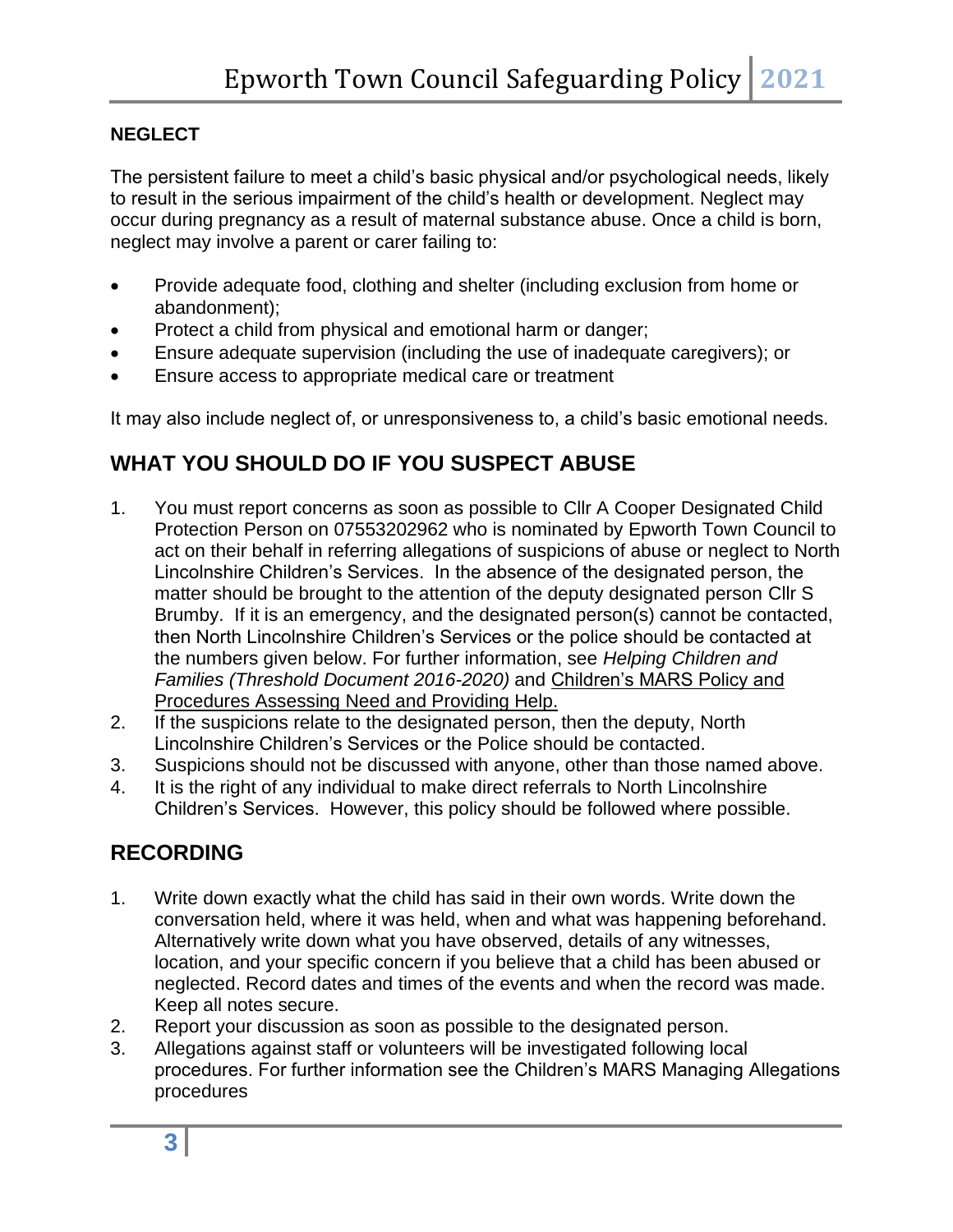## **MAINTENANCE OF RECORDS**

Any records relating to child welfare concerns or concerns about possible risk posed by employees will be kept in a locked safe. Records will only be kept for the statutory minimum period and then will be destroyed.

## **E SAFEGUARDING AND ACCEPTABLE USE POLICY FOR ELECTRONIC EQUIPMENT**

The Clerk to Epworth Town Council uses a broadband Wi-Fi system that allows access by authorized personnel to the internet. The system is password protected and access to the WIFI is kept under lock and key. Epworth Town Council has a website controlled by the Clerk to the Town Council and has a social media account with controlled access.

## **WHISTLE BLOWING PROCEDURES**

Epworth Town Council fully supports the availability of a "Whistle Blowing" capability.

#### **If you are concerned about a child**

If you are concerned that a child is being abused or they may be at risk of harm, you should contact North Lincolnshire's Children's Services on:

01724 296500 (9am to 5pm Monday to Thursday, 9am to 4.30pm Friday)

## **CONTACT INFORMATION**

Cllr A Cooper Senior Child Protection Officer Epworth Town Council 15 Axholme Drive Epworth DN9 2JH Tel 07553202962

Cllr S Brumby Deputy Protection Officer 1a Station Road Epworth DN9 1JU Tel 07712271920